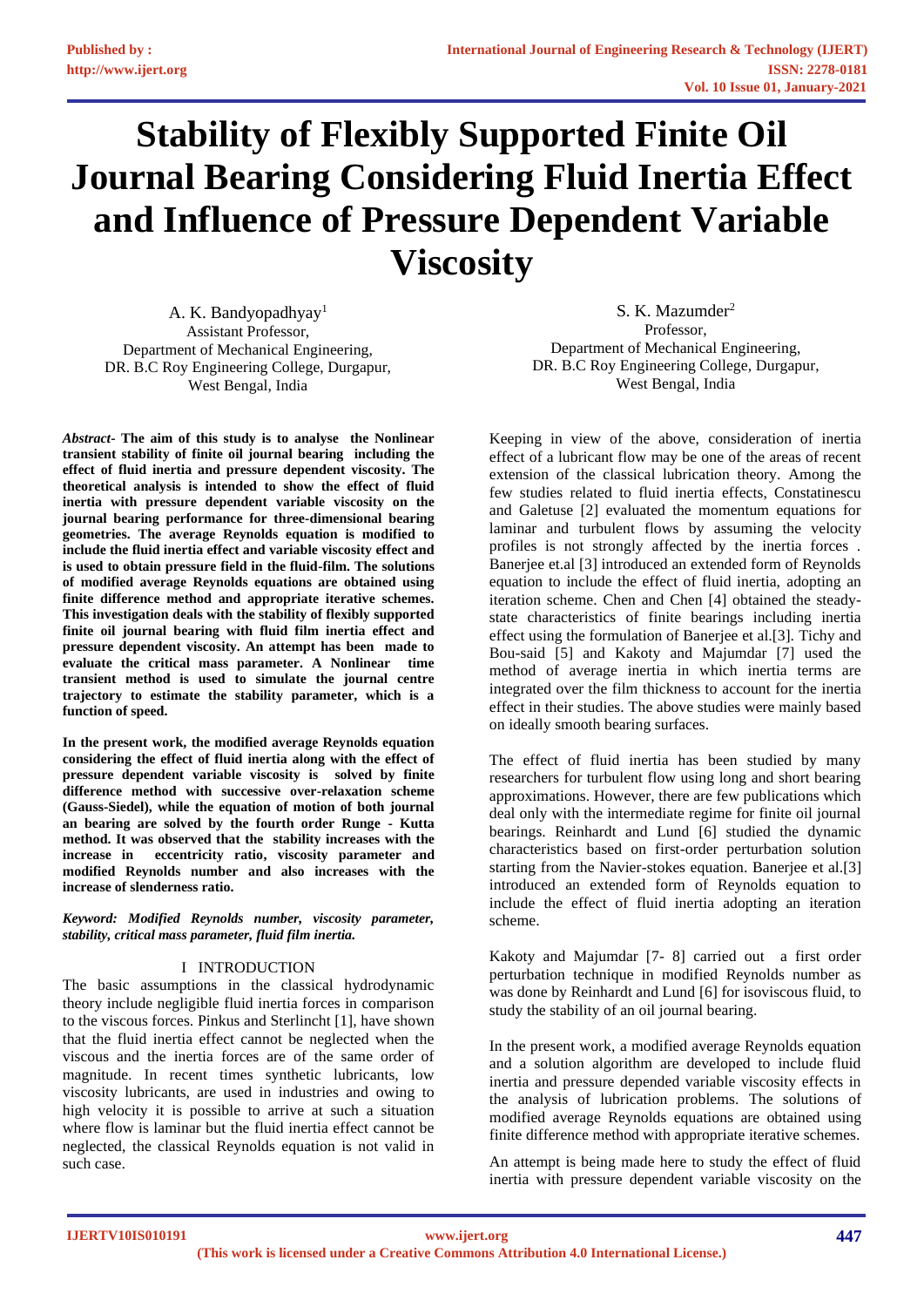stability of oil film journal bearings under unidirectional constant load. The governing equations are deduced starting from the Navier-Stokes equation and flow continuity equations. These equations are identical (except for time dependent terms) to the ones developed by Constatinescu and Galetuse [2] which also include turbulent flow regime. In the present study the authors are particularly concerned with the laminar flow regime. An attempt is made to solve the system of nonlinear partial differential equation using Gauss-Siedel iteration method in a finite difference scheme.

A nonlinear time transient method is used to simulate the journal centre trajectory and to estimate the stability parameters.

## II BASIC THEORY

The modified average Reynolds equation for fully lubricated surfaces is derived starting from the Navier-Stokes equations and the continuity equation with few assumptions. The schematic diagram of flexibly supported oil Journal Bearing is shown in Figure.1

The non-dimensional form of the momentum equations and the continuity equation for a journal bearing may be written as

$$
R^* \left[ \Omega \frac{\partial u}{\partial \tau} + u \frac{\partial u}{\partial \theta} + v \frac{\partial u}{\partial \bar{y}} + w \left( \frac{D}{L} \right) \frac{\partial u}{\partial \bar{z}} \right] = -\frac{\partial \bar{p}}{\partial \theta} + \frac{\partial^2 u}{\partial \bar{y}^2}
$$
(1)

(2)

(5)

$$
\frac{\partial p}{\partial y} = 0
$$

$$
R^*_{e} \left[ \Omega \frac{\partial \overline{w}}{\partial \tau} + \overline{u} \frac{\partial \overline{w}}{\partial \theta} + \overline{v} \frac{\partial \overline{w}}{\partial \overline{y}} + \overline{w} \left( \frac{D}{L} \right) \frac{\partial \overline{w}}{\partial \overline{z}} \right] = -\left( \frac{D}{L} \right) \frac{\partial \overline{p}}{\partial \overline{z}} + \frac{\partial^2 \overline{w}}{\partial \overline{y}} \tag{3}
$$

$$
\frac{\partial \bar{u}}{\partial \theta} + \frac{\partial \bar{v}}{\partial \bar{y}} + \left(\frac{D}{L}\right) \frac{\partial \bar{w}}{\partial \bar{z}} = 0
$$
\n(4)

Where, 
$$
\bar{z} = \frac{z}{L/2}
$$
,  $\bar{y} = \frac{y}{c}$ ,  $\theta = \frac{x}{R}$ ,  $\tau = \omega_p . t$ ,  $\Omega = \frac{\omega_p}{\omega}$ ,  
\n $\bar{u} = \frac{u}{\omega R}$ ,  $\bar{v} = \frac{v}{c\omega}$ ,  $\bar{w} = \frac{w}{\omega R}$ ,  $\bar{p} = \frac{p c^2}{\eta \omega R^2}$  and  
\n $R_e^* = R_e \cdot \frac{c}{R} = \frac{\rho \omega c^2}{\eta}$ 

The fluid film thickness can be given as  $h = c + e \cos \theta$ 

$$
\bar{h} = 1 + \varepsilon \cos \theta \tag{6}
$$

where,  $\overline{h} = \frac{h}{h}, \varepsilon = \frac{e}{h}$ , *c e c*  $\overline{h} = \frac{h}{h}$ ,  $\varepsilon =$ 



supported oil Journal Bearing

Here the variation in the density with time is considered to be negligible. The momentum equations may be presented in the following form using equation of continuity. However, the second momentum equation is not used any further because there is no variation in pressure across the film.After Constantinescu and Galetuse [2] the velocity components are approximated by the parabolic profiles. The velocity components may be expressed in nondimensional form as follows:

$$
\bar{u} = \left[\frac{\bar{y}}{\bar{h}} + Q_{\theta} \left(\frac{\bar{y}^2}{\bar{h}^2} - \frac{\bar{y}}{\bar{h}}\right)\right]
$$
\n
$$
\bar{w} = \left[Q_z \left(\frac{\bar{y}^2}{\bar{h}^2} - \frac{\bar{y}}{\bar{h}}\right)\right]
$$
\n(3)

 $Q_{\theta}$  and  $Q_{z}$  are dimensionless flow parameter in  $\theta$  and z direction respectively. Substituting these two into momentum equations and integrating give

$$
Q_{\theta} = \frac{\bar{h}^{2}}{2} \left( \frac{\partial \bar{p}}{\partial \theta} \right) + R_{e}^{*} \times I_{X}
$$
\n
$$
Q_{z} = \frac{\bar{h}^{2}}{2} \left( \frac{D}{L} \right) \left( \frac{\partial \bar{p}}{\partial z} \right) + R_{e}^{*} \times I_{Z}
$$
\n(10)

where,

$$
I_{x} = \frac{\bar{h}}{2} \left[ \frac{1}{2} \Omega \left( 1 - \frac{1}{3} Q_{\theta} \right) \frac{\partial \bar{h}}{\partial \tau} - \frac{1}{6} \Omega \bar{h} \frac{\partial Q_{\theta}}{\partial \tau} - \frac{1}{3} \left( 1 - \frac{1}{2} Q_{\theta} + \frac{1}{10} Q_{\theta}^{2} \right) \frac{\partial \bar{h}}{\partial \theta} + \frac{1}{3} \left( \frac{1}{5} Q_{\theta} - \frac{1}{2} \right) \frac{\partial Q_{\theta}}{\partial \theta} + \frac{1}{30} \left( \frac{D}{L} \right) \bar{h} Q_{z} \frac{\partial Q_{\theta}}{\partial z} + \frac{1}{6} \left( \frac{D}{L} \right) \bar{h} \left( \frac{1}{5} Q_{\theta} - \frac{1}{2} \right) \frac{\partial Q_{z}}{\partial z} \right]
$$
(11)  

$$
I_{z} = \frac{\bar{h}}{2} \left[ -\frac{1}{6} \Omega Q_{z} \frac{\partial \bar{h}}{\partial \tau} - \frac{1}{6} \Omega \bar{h} \frac{\partial Q_{z}}{\partial \tau} - \frac{1}{6} Q_{z} \left( \frac{1}{5} Q_{\theta} - \frac{1}{2} \right) \frac{\partial \bar{h}}{\partial \theta} - \frac{1}{6} \Omega \bar{h} \frac{\partial Q_{z}}{\partial \theta} \right]
$$

 $\overline{a}$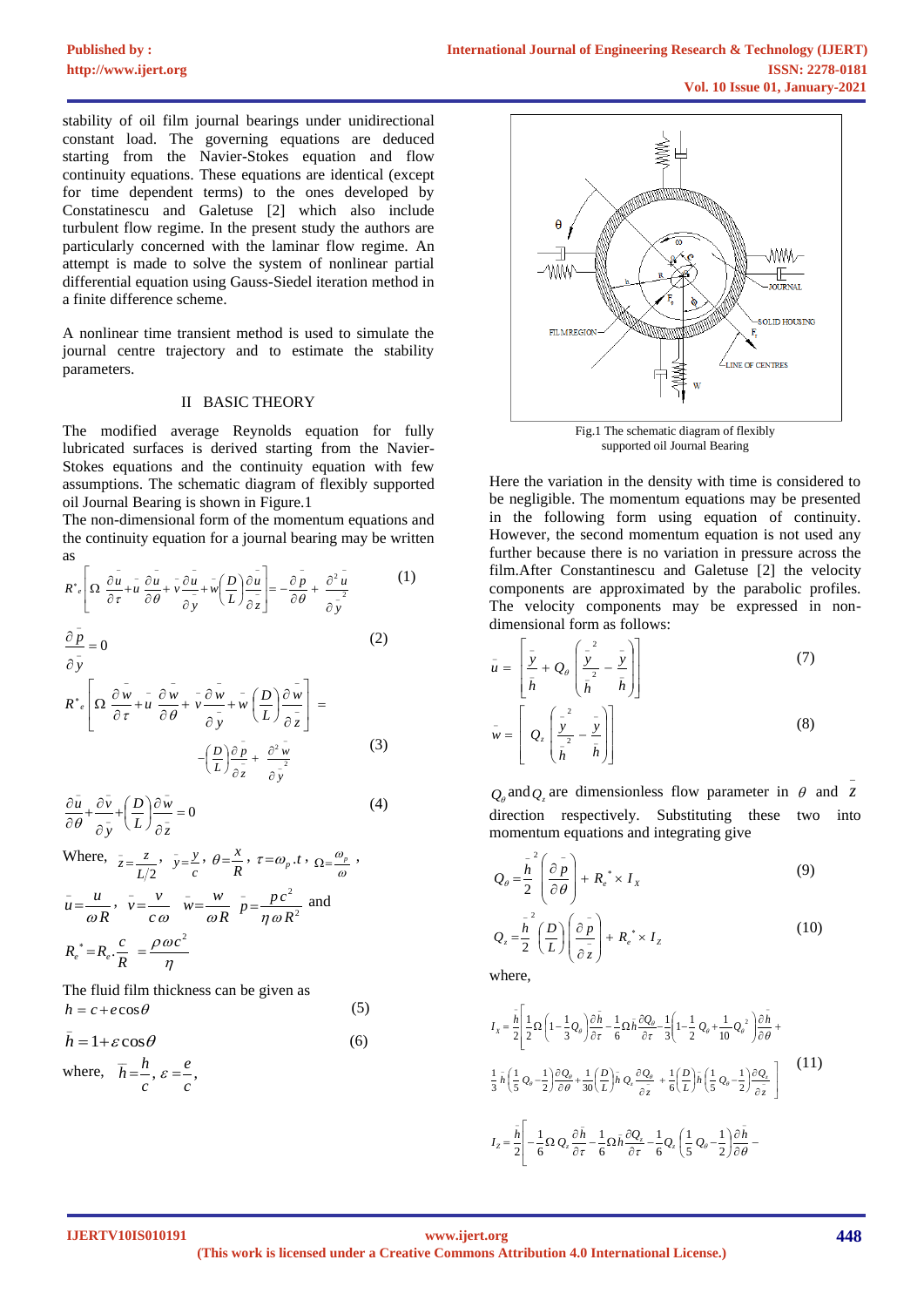$$
\frac{1}{6}\bar{h}\left(\frac{1}{5}Q_{\theta}-\frac{1}{2}\right)\frac{\partial Q_{z}}{\partial \theta}+\frac{1}{30}\bar{h}Q_{z}\frac{\partial Q_{\theta}}{\partial \theta}+\frac{1}{15}\left(\frac{D}{L}\right)\bar{h}Q_{z}\frac{\partial Q_{z}}{\partial \bar{z}}\right]
$$
(12)

Considering case of variable viscosity it has been observed oils viscosity increases with pressure and the following relationship is assumed similar to Majumdar et.al. [9],  $\eta = \eta_0 e^{\alpha p}$ (13)

Where  $\alpha$  = piezo viscosity co-efficient,  $\eta_0$  Viscosity of oil at the inlet condition

Assuming modified pressure function *q* we get

$$
q = \frac{1}{\alpha} (1 - e^{-\alpha p})
$$
\n(14)

Considering time dependent terms one can obtain the following form of modified Reynold's equation for dynamic condition considering fluid inertia effect.

$$
\frac{\partial}{\partial \theta} \left( \bar{h}^3 \frac{\partial \bar{q}}{\partial \theta} \right) + \left( \frac{D}{L} \right)^2 \frac{\partial}{\partial \bar{z}} \left( \bar{h}^3 \frac{\partial \bar{q}}{\partial \bar{z}} \right) =
$$
  
12 \Omega  $\frac{\partial \bar{h}}{\partial \tau} + 6 \left( 1.0 - 2.0 \Omega \frac{\partial \phi}{\partial \tau} \right) \frac{\partial \bar{h}}{\partial \theta}$  (15)  
Where,  $\bar{q} = \frac{q c^2}{\eta_0 \omega R^2}$ 

and

$$
Q_{\theta} = \frac{\bar{h}^2}{2} \left( \frac{\partial \bar{q}}{\partial \theta} \right) + R_e^* \times I_x \tag{16}
$$

$$
Q_z = \frac{\bar{h}^2}{2} \left(\frac{D}{L}\right) \left(\frac{\partial \bar{q}}{\partial z}\right) + R_e^* \times I_z \tag{17}
$$

Where,  $I_x$  and  $I_z$  are same as equation (11) and (12) above.

Boundary conditions for equation (15) are as follows

1. The pressure at the ends of the bearing is assumed to be zero (ambient):  $q(\theta, \pm 1) = 0$ 

2. The pressure distribution is symmetrical about the mid-

plane of the bearing:  $\frac{\partial q}{\partial x}(\theta, 0) = 0$  $\partial$ д − −  $\theta$ *z q*

3. Cavitation boundary condition is given by: −

$$
\frac{\partial q}{\partial \theta} \left( \theta_2, \bar{z} \right) = 0 \text{ and } \bar{q} \left( \theta, \bar{z} \right) = 0 \text{ for } \theta \ge \theta_2
$$

Where  $\theta_2$  is the angular coordinate at which the film cavitates.

Now from equation (14)  $p$  can be written in terms of  $q$  as  $p = -\frac{\ln(1 - \alpha q)}{q}$ 

After non-dimensionalised the relation can be given as 
$$
\frac{\alpha}{\alpha}
$$

$$
\bar{p} = \frac{\ln(1 - \xi \bar{q})}{\xi} \tag{18}
$$

Where, viscosity parameter,  $\xi = \frac{\eta_0 \alpha a}{a^2}$  $\alpha$ <sub>0</sub> $\alpha$ <sub>0</sub> $R^2$ *c*  $\xi = \frac{\eta_0 \alpha \omega R}{r}$ 

The equations  $(6)$ ,  $(11)$ ,  $(12)$ ,  $(15)$ ,  $(16)$  and  $(17)$  are first expressed in finite difference form and solved using Gauss-Siedel method in a finite difference scheme.

#### III METHOD OF SOLUTION

To find out steady-state pressure all the time derivatives are set equal to zero and Equations. (6),  $(11),(12),(15),(16)$ and $(17)$  are solved simultaneously.

For  $\varepsilon \leq 0.2$  the pressure distribution and flow parameters  $Q_{\theta}$ and  $Q_z$  are evaluated from inertia less (i.e,  $R_e^* = 0$ ) solution, i.e., solving classical Reynold's equation. These values are then used as initial value of flow parameters to solve equations (16) and (17) simultaneously for  $Q_\theta$  and  $Q_z$  using Gauss-Siedel method in a finite difference scheme. Then update  $I_x \& I_z$  and then again calculate  $Q_\theta$  and  $Q_z$  with modified value  $I_x \& I_z$  for use to solve Equation (15) for \_

new modified pressure  $q$  considering inertia effect with pressure dependent variable viscosity by using a successive over relaxation scheme. The latest values of  $Q_{\theta}$  and  $Q_{z}$  and

\_ *q* are used iteratively to solve the set of equations until all variables converges. The convergence criterion adopted for

pressure is  $\left[1-\sum \overline{q}_{new} / \sum \overline{q}_{old}\right] \le 10^{-5}$  $\overline{\phantom{a}}$ L  $\left| 1-\sum \bar{q}_{\text{new}} / \sum \bar{q}_{\text{old}} \right| \le 10^{-5}$  and also same criterion for  $Q_{\theta}$  and  $Q_{z}$ .

For higher eccentricity ratios ( $\varepsilon > 0.2$ ) the initial values for the variables are taken from the results corresponding to the previous eccentricity ratios.

Very small increment in  $\varepsilon$  is to be provided as Re<sup>\*</sup> increases. The procedure converges up to a value of  $Re^* = 1.4$  which should be good enough for the present study. After getting  $q$  solving the above equations \_ simultaneously the  $\overline{q}$  is then converted to  $\overline{p}$  using \_ equation (18) to calculate fluid film pressures for a particular value of viscosity parameter.  $\overline{a}$ 

Since the bearing is symmetrical about its central plane ( *z* =0),only one half of the bearing needs to be considered for the analysis, Once the pressure distribution is evaluated fluid film forces and the load bearing capacity  $W_0$  and \_ attitude angle  $(\varphi)$  are calculated as follows:

## A. *Fluid film forces*

The non-dimensional fluid film forces along line of centers and perpendicular to the line of centers are given by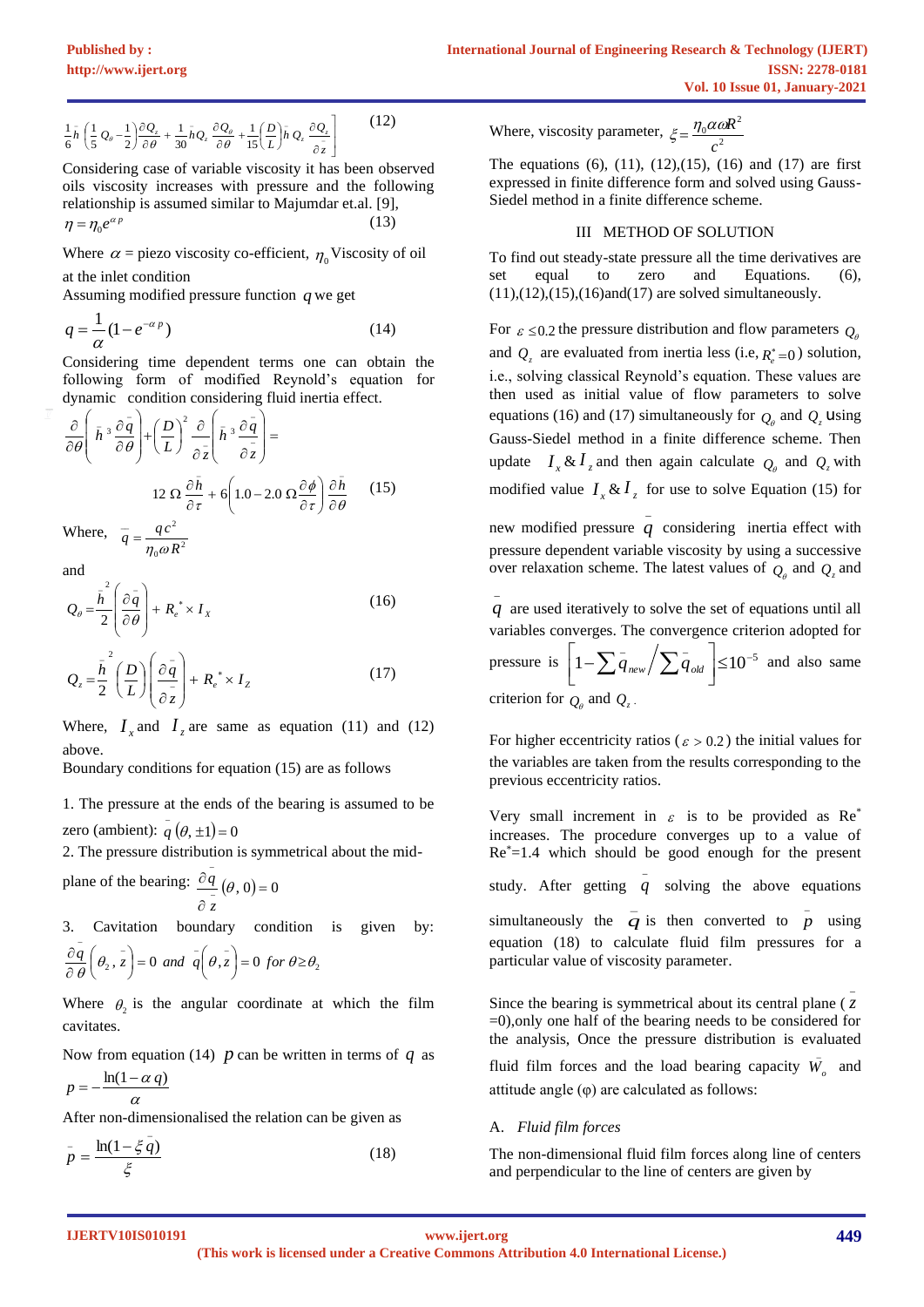$$
\bar{F}_r \left( = \frac{F_r C^2}{\eta \omega R^3 L} \right) = \int_0^{\theta_2} \bar{p} \cos \theta d\theta d\bar{z}
$$
(19)

$$
\bar{F}_{\phi} = \frac{F_{\phi}C}{\eta \omega R^3 L} = \iint_{\theta} \bar{p} \sin d\theta d\bar{z}
$$
 (20)

where  $\theta_1$  and  $\theta_2$  are angular coordinates at which the fluid film commences and cavitates respectively.

## B. *Steady state load*

The steady state non-dimensional load and attitude angle are given by

$$
\bar{W}_0 = \sqrt{\left(\bar{F}_{r_0}^2 + \bar{F}_{\phi_0}^2\right)}
$$
\n
$$
\phi_o = \tan^{-1} \left(\frac{-\bar{F}_{\phi_0}}{\bar{F}_{r_0}}\right)
$$
\n(21)\n(22)

Since the steady state film pressure distribution has been obtained at all the mesh points, integration of equations (19) and (20) can be easily performed numerically by using Simpson's 1/3 rd. rule to get  $\overline{F}_r$  and  $\overline{F}_\phi$  $\bar{F}_{\phi}$ . The steady state load  $W_0$  $\bar{W}_0$  and the attitude angle  $(\phi_0)$  are calculated using equations (21) and (22).

#### C. *Equation of Motion*

The figure 2 shows the Coordinate system in oil journal bearing and figure 3 shows the hydrodynamic fluid film forces in circumferential & radial direction of the bearing geometrics.

The equation of motion for a rigid rotor supported on four identical flexibly supported bearings are given by,



Fig. 2: Coordinate system in oil journal bearing



Fig. 3: Hydrodynamic fluid film forces in circumferential & radial direction

$$
M_r \cdot \frac{d^2 X_r}{dt^2} = F_r \sin \phi + F_\phi \cos \phi \tag{23}
$$

$$
M_r \cdot \frac{d^2 Y_r}{dt^2} = F_r \cos \phi - F_\phi \sin \phi + W_0 \tag{24}
$$

$$
M_b \cdot \frac{d^2 X_b}{dt^2} = -F_\phi \cos \phi - F_r \sin \phi - B \cdot \frac{dX_b}{dt} - K X_b \qquad (25)
$$
  

$$
M_b \cdot \frac{d^2 Y_b}{dt^2} = F_\phi \sin \phi - F_r \cos \phi - B \cdot \frac{dY_b}{dt} - K Y_b \qquad (26)
$$

The relation between rotor 
$$
\&
$$
 bearing motion are given by,

*dt*

$$
X_r = X_b + e \sin \phi \tag{27}
$$

$$
Y_r = Y_b + e \cos \phi \tag{28}
$$

The above two equations are substituted in equations of motion. Finally the equations of motion are expressed in non-dimensional form as follows,

$$
\dot{\overline{X}}_b = \frac{d\overline{X}_b}{d\tau} \tag{29}
$$

$$
\dot{\overline{Y}}_b = \frac{d\overline{Y}_b}{d\tau} \tag{30}
$$

$$
\frac{\partial}{\partial X_b} = \frac{1}{m \cdot \bar{M} \cdot \bar{W}_0 \cdot \Omega^2} \begin{bmatrix} -\overline{F}_{\phi} \cos \phi - \overline{F}_{r} \sin \phi \\ -\Omega \overline{W}_0 \cdot \overline{B} \cdot \overline{X}_b - \overline{W}_0 \cdot \overline{K} \cdot \overline{X}_b \end{bmatrix}
$$
(31)

$$
\frac{\dot{\mathbf{r}}}{Y_b} = \frac{1}{m \cdot \overline{M} \cdot \overline{W}_0 \cdot \Omega^2} \begin{bmatrix} \overline{F}_{\phi} \sin \phi - \overline{F}_r \cos \phi \\ -\Omega \overline{W}_0 \cdot \overline{B} \cdot \overline{Y}_b - \overline{W}_0 \cdot \overline{K} \cdot \overline{Y}_b \end{bmatrix}
$$
(32)

$$
\dot{\varepsilon} = \frac{d\varepsilon}{d\tau} \tag{33}
$$

$$
\dot{\phi} = \frac{d\phi}{d\tau} \tag{34}
$$

$$
\mathcal{E} = \frac{A_3.F - A_4.E}{A_2.A_3 - A_1.A_4}
$$
\n(35)

$$
\ddot{\phi} = \frac{A_2 \cdot B_3 - A_1 \cdot A_4}{A_2 \cdot A_3 - A_1 \cdot A_4}
$$
(36)

where,

$$
C = -2\mathbf{\varepsilon} \cdot \mathbf{\dot{\phi}} \cos \phi + \mathbf{\varepsilon} \cdot \sin \phi \cdot \left(\mathbf{\dot{\phi}}\right)^{2} + \frac{1}{\overline{M} \cdot \overline{W}_{0} \cdot \Omega^{2}} \left[\overline{F}_{r} \sin \phi + \overline{F}_{\phi} \cos \phi\right]
$$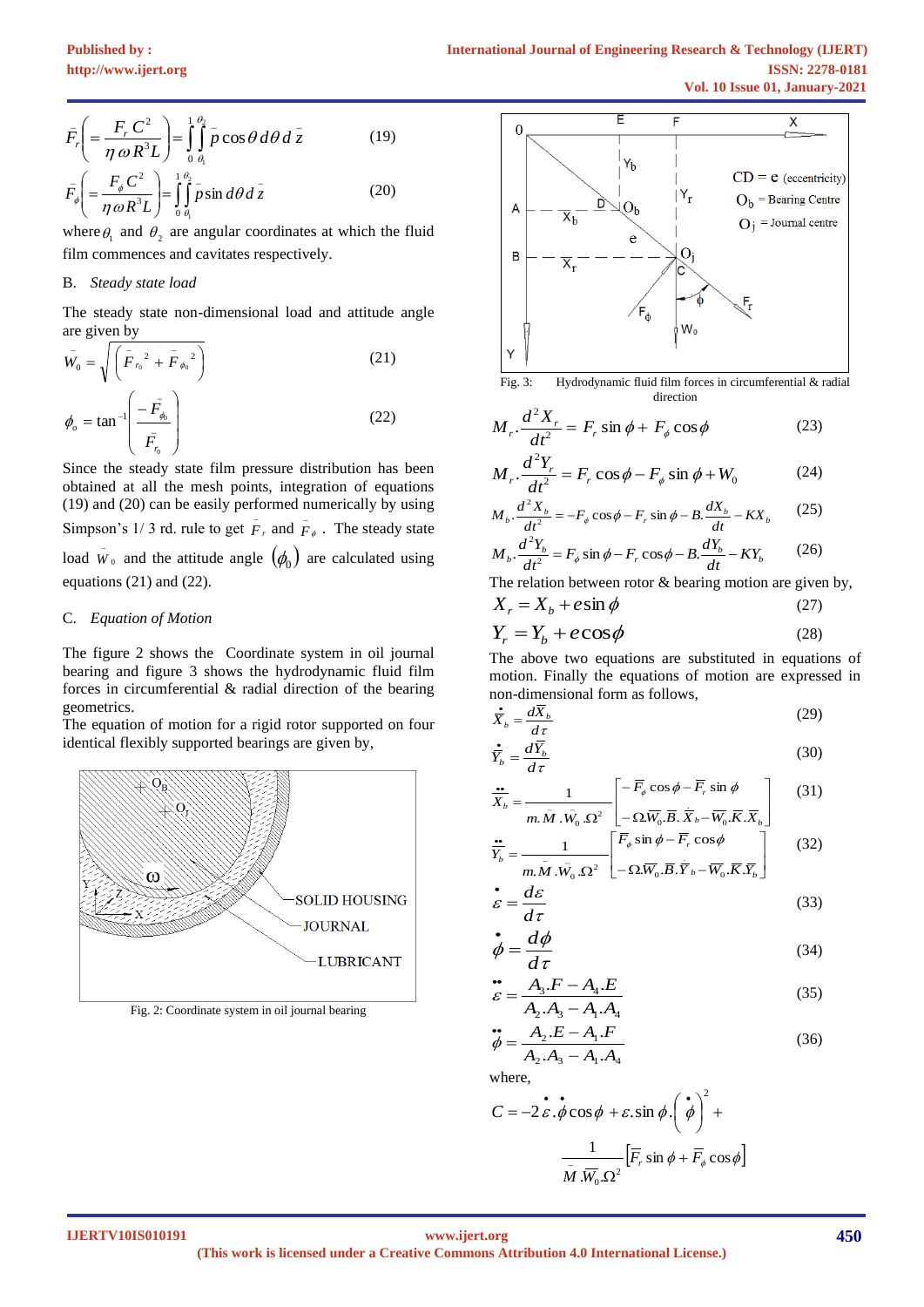| $D = 2\vec{\varepsilon} \cdot \vec{\phi} \cdot \sin \phi + \varepsilon \cdot \cos \phi \cdot (\vec{\phi})^2 +$                         |
|----------------------------------------------------------------------------------------------------------------------------------------|
| $\frac{1}{\overline{M}.\overline{W_0}.\Omega^2} \Big[ \overline{F_r} \cos \phi - \overline{F_{\phi}} \sin \phi + \overline{W_0} \Big]$ |
| $A_1 = \sin \phi$ , $A_2 = \cos \phi$ , $A_3 = \varepsilon \cdot \cos \phi$ ,                                                          |
| $A_4 = -\varepsilon \cdot \sin \phi$                                                                                                   |
| $G=X_k$                                                                                                                                |
| $H = Y_h$                                                                                                                              |
| $E = C - G$                                                                                                                            |

D*. Solution Scheme*:

 $F = D - H$ 

For stability analysis, a non-linear time transient analysis is carried out using the equations of motion to compute a new set of  $\varepsilon$ ,  $\phi$ ,  $X_b$ ,  $Y_b$  & their derivatives for the next time step

for a given set of. Re<sup>\*</sup>,  $L/D$ ,  $\varepsilon_0$ ,  $\overline{M}$  (Mass parameter) for a \_ particular Viscosity parameter  $\xi$ . The forth order Runge-

Kutta method is used for solving the equations of motion. The hydrodynamic forces are computed for every time step by solving the partial differential equation for pressure satisfying the boundary conditions.

## *Stability Analysis*

To study the effect of fluid inertia with pressure dependent variable viscosity on journal center trajectory of flexibly supported bearings a set of trajectories of journal center and bearing has been studied and it is possible to construct the trajectories for numbers of complete revolution of the journal the plots shows the stability of the journal when the trajectory of journal and bearing center ends in a limit cycle. Critical mass parameter for a particular eccentricity ratio, slenderness ratio, modified Reynold's number, viscosity parameter and roughness pattern is found when the trajectories ends with limit cycle (Fig. 18 & Fig.19 ) or it changes its trend from stable to unstable.

#### IV RESULTS AND DISCUSSION

#### *Steady state analysis*

The steady-state analysis was done and its results are compared to the results of Kakoty et.al., [7] and Chen and Chen [4], for (for  $L/D = 1.0$ ) as given in Table 1. These two results are in good agreement. A slight decrease in load capacity with modified Reynolds number (Re\*) is observed in the present study. In the present study it is observed that the attitude angle increases slightly for most of the eccentricity ratios up to  $\varepsilon_0 \leq 0.8$ .

Table 1: Comparison of Steady - state characteristics of a finite iso-viscous oil journal bearings for L/D=1 with fluid Inertia Effect.

| $Re*$        | $\varepsilon_{\scriptscriptstyle 0}$ |         |                |         |            | $\phi_{0}$ | $\phi_{0}$ |
|--------------|--------------------------------------|---------|----------------|---------|------------|------------|------------|
|              |                                      | $W_0$   | W <sub>0</sub> | $W_0$   | $\phi_{0}$ |            |            |
|              |                                      |         |                |         |            |            |            |
|              |                                      | Present | Kakoty         | Chen-   | Present    | Kakoty     | Chen-      |
|              |                                      |         |                | Chen    |            |            | Chen       |
| $\mathbf{0}$ | 0.2                                  | 0.5031  | 0.5042         | 0.501   | 77.541     | 73.710     | 73.900     |
|              | 0.5                                  | 1.7592  | 1.7903         | 1.779   | 58.398     | 56.640     | 56.800     |
|              | 0.8                                  | 7.0854  | 7.4597         | 7.146   | 36.345     | 34.660     | 36.200     |
|              | 0.9                                  | 16.891  | 17.713         | 16.982  | 26.175     | 23.900     | 26.400     |
|              |                                      |         |                |         |            |            |            |
| 0.28         | 0.2                                  | 0.5043  | 0.5055         | 0.504   | 77.927     | 73.750     | 74.200     |
|              | 0.5                                  | 1.7940  | 1.7980         | 1.785   | 57.725     | 56.720     | 57.000     |
|              | 0.8                                  | 7.1942  | 7.4837         | 7.151   | 36.310     | 34.720     | 36.300     |
|              | 0.9                                  | 17.043  | 17.761         | 16.993  | 26.240     | 23.930     | 26.400     |
|              |                                      |         |                |         |            |            |            |
| 0.56         | 0.2                                  | 0.5055  | 0.5070         | 0.505   | 78.311     | 73.790     | 74.500     |
|              | 0.5                                  | 1.8296  | 1.8058         | 1.790   | 57.114     | 56.790     | 57.200     |
|              | 0.8                                  | 7.3013  | 7.5081         | 7.159   | 36.291     | 34.780     | 36.400     |
|              | 0.9                                  | 17.191  | 17.8090        | 17.002  | 26.308     | 23.970     | 26.400     |
|              |                                      |         |                |         |            |            |            |
| 1.4          | 0.2                                  | 0.5092  | 0.5112         | 0.5086  | 79.4491    | 73.950     | 75.300     |
|              | 0.5                                  | 1.9345  | 1.8307         | 1.5870  | 55.4596    | 57.050     | 58.000     |
|              | 0.8                                  | 7.6098  | 7.5852         | 7.1870  | 36.2559    | 35.020     | 36.700     |
|              | 0.9                                  | 17.6245 |                | 17.0300 | 26.5092    | ----       | 26.600     |

#### *Stability analysis*

There are limited publications which deal only with the non linear stability analysis for finite oil journal bearings with flexibly support. Kakoty and Majumdar [7] studied the nonlinear stability of flexibly supported oil journal bearing with the effect of fluid inertia only with isoviscous fluid but did not provide any tables for comparison. Observed the nature / trend of the curves are quite similar with present study. Below figure shows in both the cases with same parameter values the trend of the trajectory is towards Point stability.



A*. Effect of modified Reynolds number with eccentricity ratio.*

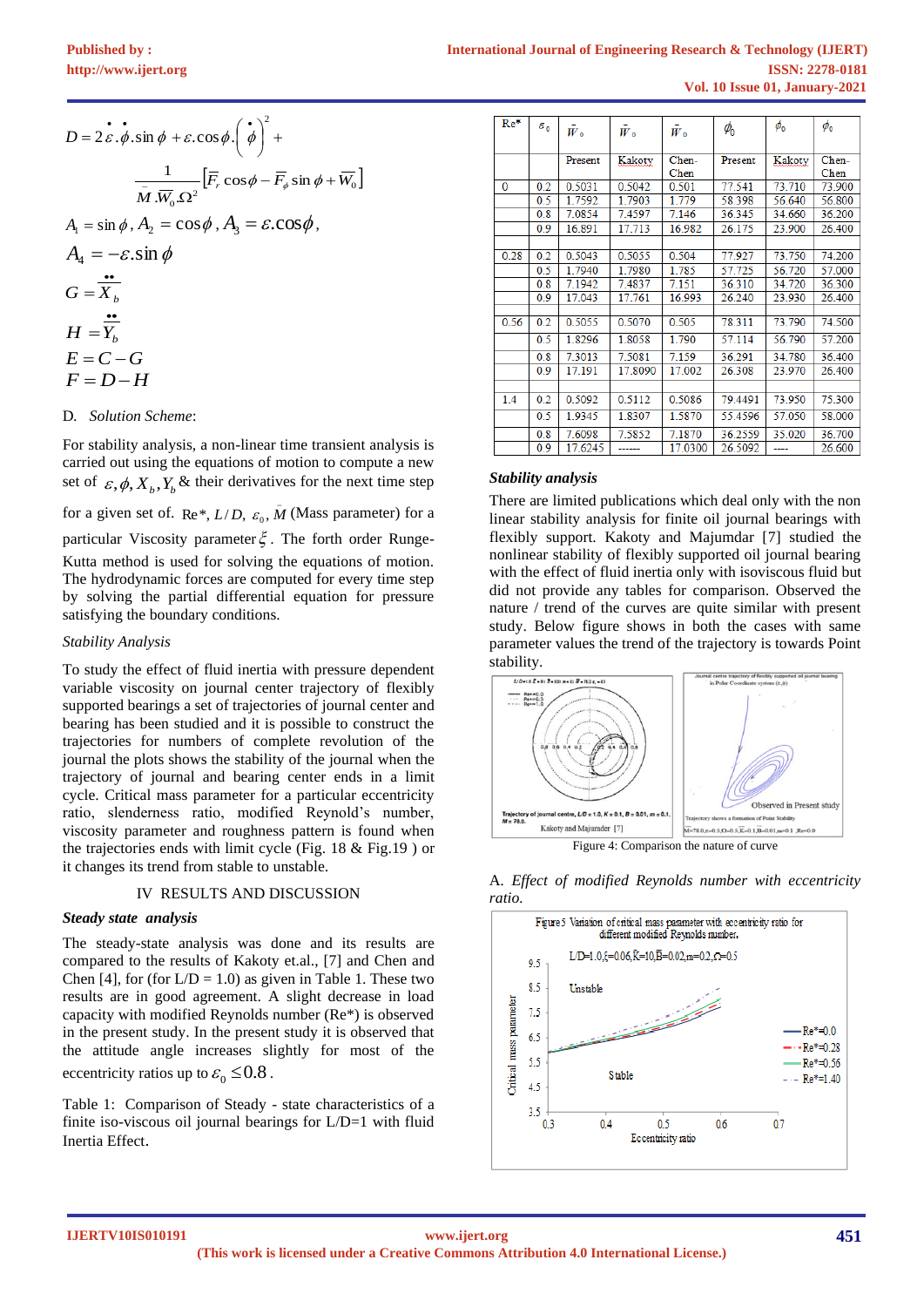Figure 5 shows the variation of critical mass parameter with eccentricity ratio for different modified Reynold's number. It is observed that critical mass parameter increases with the increase in eccentricity ratio and increase of modified Reynold's number. The increasing trend is high for  $\varepsilon \ge 0.5$  and  $R_e^* = 1.40$ 

B. *Effect of eccentricity ratio with modified Reynold's number*



Figure 6 shows the variation of critical mass parameter with the modified Reynold's number for different eccentricity ratio. It is observed that critical mass parameter increases with the increase of modified Reynold's number for eccentricity ratio ( $\varepsilon \ge 0.5$ ) and variation remain almost

constant for  $\varepsilon = 0.3$ 





Figure 7 shows the variation of critical mass parameter with eccentricity ratio for different slenderness ratio. It is observed that critical mass parameter increases with eccentricity ratio and also as the slenderness ratio increases and the variation nature can be observed from the figure 7.

D.*Effect of eccentricity ratio with slenderness ratio*



Figure 8 shows the variation of critical mass parameter with slenderness ratio for different eccentricity ratio. It is observed that critical mass parameter increases with the increase of slenderness ratio and also with the increase of eccentricity ratio.

*E. Effect of modified Reynold's number with slenderness ratio*



Figure 9 shows the variation of critical mass parameter with slenderness ratio for different modified Reynold's number. It is observed critical mass parameter increases with slenderness ratio and also with the increase of modified Reynold's number. The nature of variation can be observed from the figure 9.





Figure 10 shows the variation of critical mass parameter with modified Reynold's number for different slenderness ratio. It is observed critical mass parameter remain almost constant with  $R_e^*$  although slight increase is noticed for  $L/D = 1.0$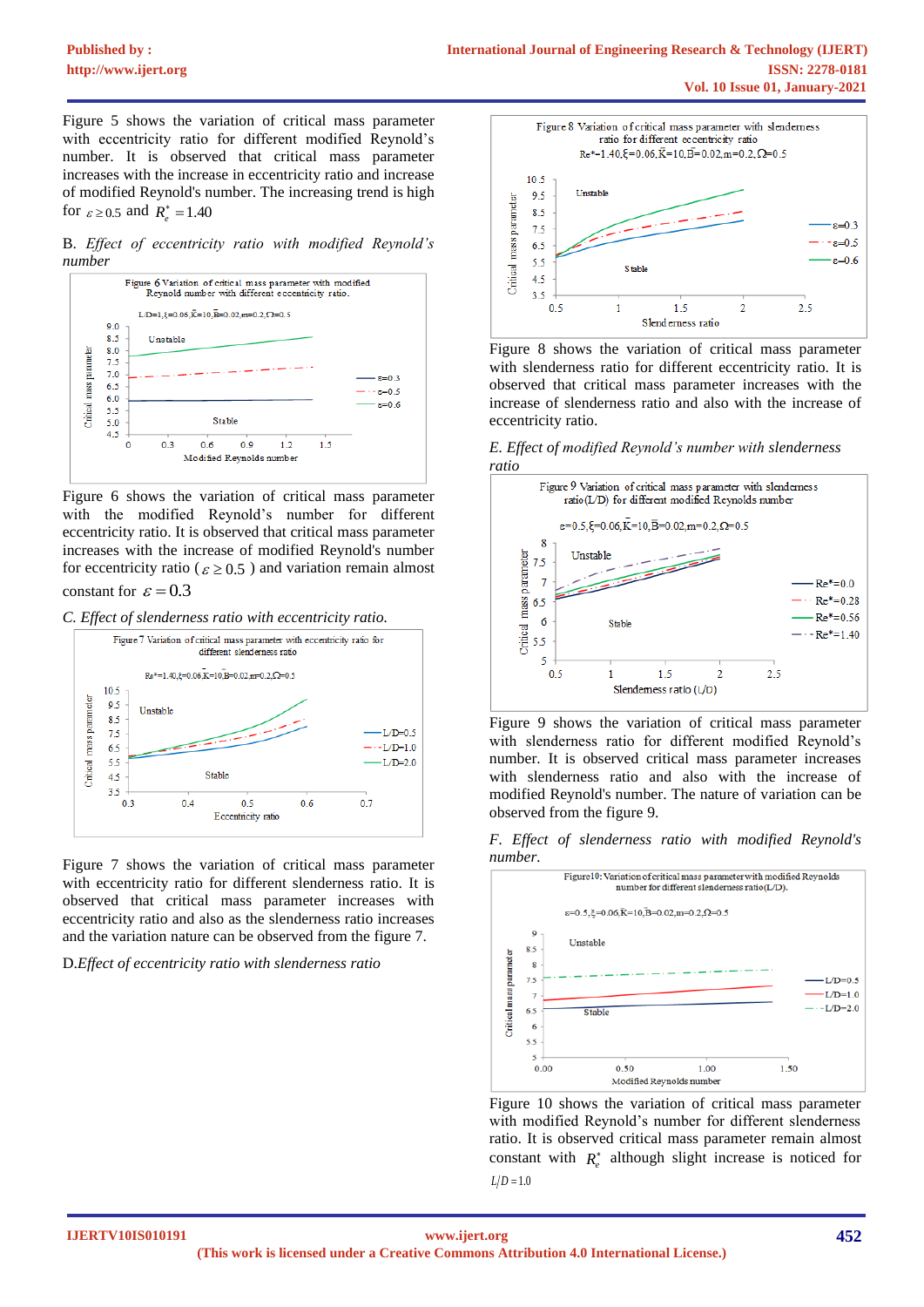



Figure 11 shows the variation of critical mass parameter with eccentricity ratio for different viscosity parameter .It is observed that critical mass parameter increases with the increase of eccentricity ratio and also with increase of viscosity parameter.





Figure 12 shows the variation of critical mass parameter with modified Reynold's number for different viscosity parameter. It is observed that critical mass parameter increases linearly with  $R_e^*$  and with the increase of viscosity parameter ξ.

I. *Effect of stiffness coefficient with eccentricity ratio*



Figure 13 shows the variation of critical mass parameter with eccentricity ratio for different stiffness coefficient. It is observed critical mass parameter increases with increase of eccentricity ratio. The trend of increase is more prominent for  $\varepsilon \ge 0.5$  and  $K \le 0.1$ 



Figure 14 shows the variation of critical mass parameter with eccentricity ratio for different damping coefficient. It is observed that the variation of critical mass parameter is

insignificant for different damping coefficient *B* \_

*K Effect of slenderness ratio with viscosity parameter* 



Figure 15 shows the variation of critical mass parameter with viscosity parameter for different slenderness ratio. It is observed that critical mass parameter increases linearly with viscosity parameter and with the increase of slenderness ratio.





Figure 16 shows the variation of critical mass parameter with slenderness ratio for different viscosity coefficient. It is observed that critical mass parameter increases linearly with slenderness ratio and with the increase of viscosity parameter ξ.

*M. comparison of variable viscosity and iso-viscous lubricants.*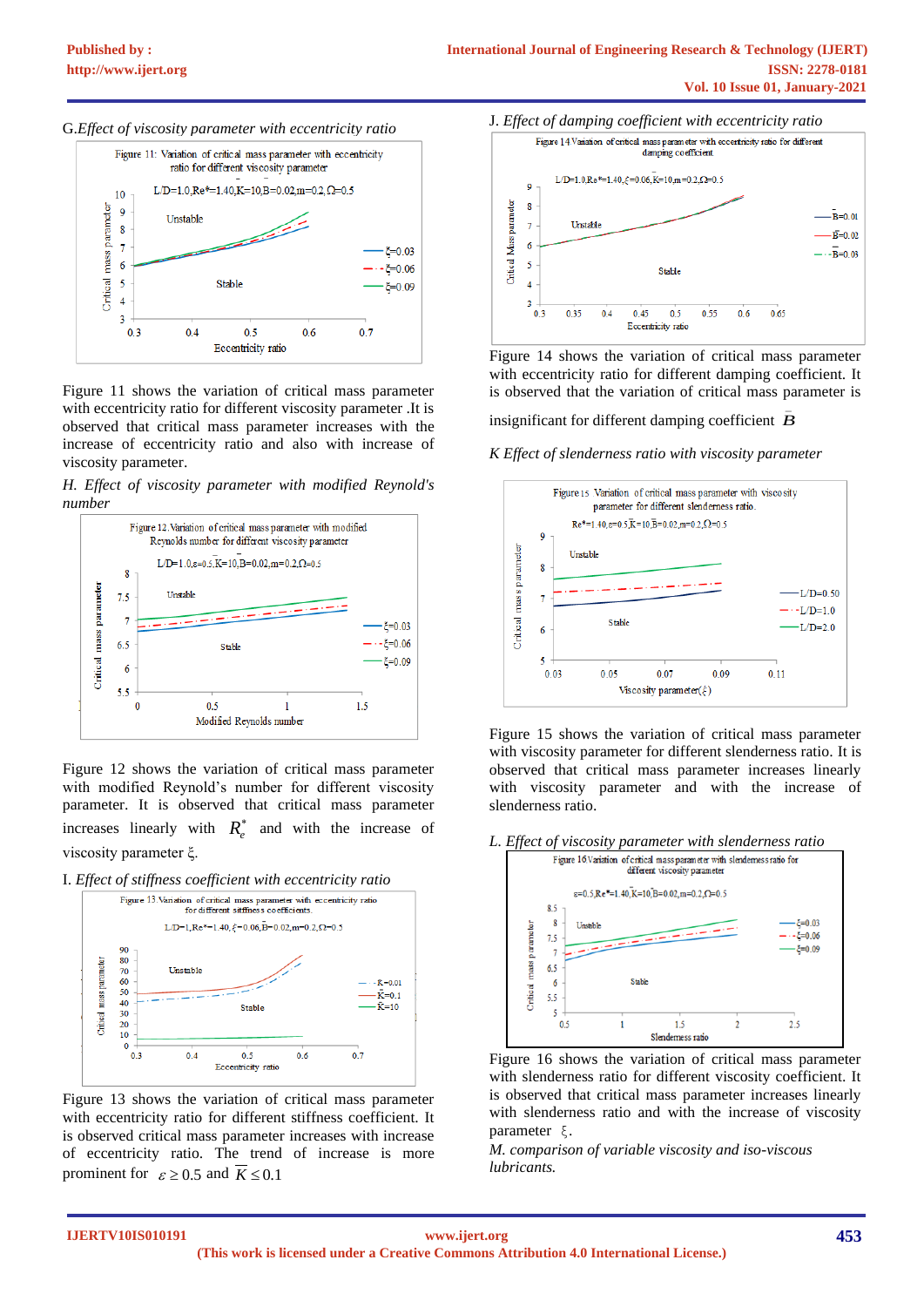

Figure 17 shows the comparison of critical mass parameter between pressure dependent variable viscosity and isoviscous lubricant for different viscosity parameter for  $R_e^*$ =1.4 and L/D=1.0. It is observed that the critical mass increases with the increase in eccentricity ratio for all the viscosity observed for all the viscosity parameter compared to iso-viscous lubricants and the increase is more for  $\varepsilon \ge 0.5$  and  $\xi = 0.09$ .

*N. Journal centre trajectory (Limit cycle)*



Figure 18. Journal Center trajectory (Limit cycle)

*O. Bearing centre trajectory(Limit cycle)*



Figure 19. Bearing Center trajectory (Limit cycle)

*P. Variation of whirl ratio with eccentricity ratio for different viscosity parameter*



Figure 20 shows the variation of whirl ratio with eccentricity ration for different viscosity parameter  $\xi$ . It is observed that whirl ratio decreases with increase of eccentricity ratio and also with the increase of viscosity parameter ξ.

#### V CONCLUSIONS

(i) Stability increases with the increase of eccentricity ratio and with the increase of modified Reynold's number and with the increase in slenderness ratio and also increase of viscosity parameter.

(ii) Stability increases with the increase in eccentricity ratio and decrease with the increase in stiffness coefficient.

(iii) Stability is unaffected due to increase in eccentricity ratio and damping coefficient.

(iv) whirl ratio decreases with increase of eccentricity ratio and also with the increase of viscosity parameter

#### VI NOMENCLATURE

 $c$  = Radial clearance (m)

 $D =$  Diameter of Journal (m)

*e =* eccentricity (m)

 $F_{r_0}$ ,  $F_{\phi_0}$  = Steady state hydrodynamic film forces (N).

 $\overline{a}$   $\overline{a}$  $F_{r_0}$ ,  $F_{\phi_0}$  = Dimensionless steady state hydrodynamic film forces

 $h =$  Film thickness, (m)

0 0

\_

- \_  $\bar{h}$  = Dimensionless film thickness,  $h/c$
- $L =$ Length of the bearing in m
- $p =$  Film pressure in Pa

$$
\bar{p} = \text{dimensionless film pressure} = \left(\frac{pc^2}{\eta \omega R^2}\right)
$$

 $R =$  radius of journal in m  $R_e$  = Reynolds number,  $\rho c \, R\omega$ 

 $\boldsymbol{n}$  $R^*_{e}$  = Modified Reynolds number,  $\left(\frac{c}{R}\right)R_e$  $\left(\frac{c}{R}\right)$ ſ

 $t =$  time in s

 $u, v, w$  = velocity components in *x*, *y*, *z* directions in m/s.

 $\overline{u}, \overline{v}, \overline{w}$  = dimensionless velocity components  $W_0$  = steady-state load bearing capacity in N